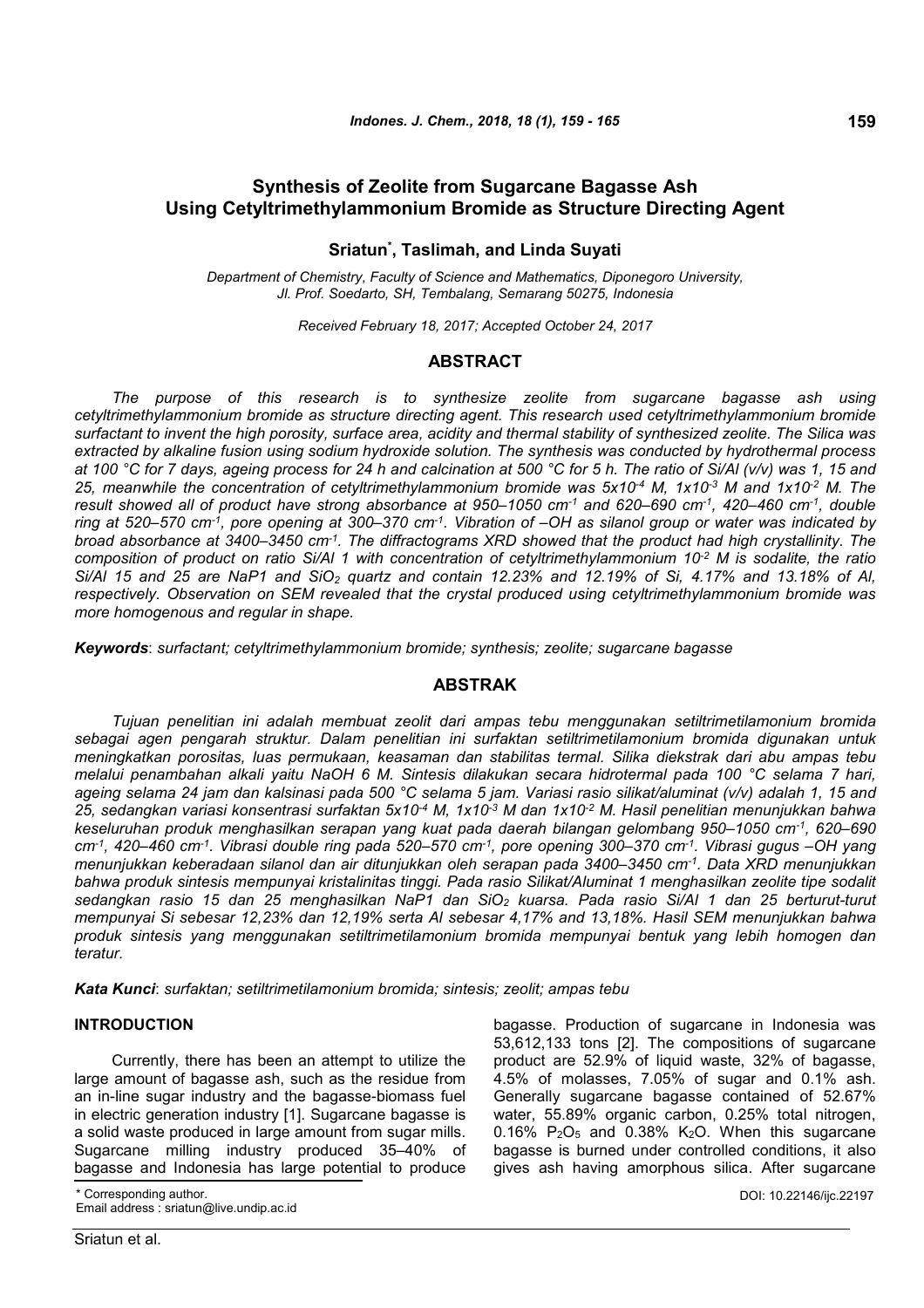bagasse converted to ashes, the content of silica  $(SiO<sub>2</sub>)$ to be 64.65% [3]. According to Norsurayaa et al. [4] the SiO<sup>2</sup> content in sugarcane bagasse ash from sugarcane juice industries in Shah Alam, Malaysia much higher, that was 88.19%. The consideration of a large number of sugarcane bagasse and the content of silica caused the development of new procedures for its productive reuse such as using as a source of silica. In the recent decades, many efforts are being carried out to explore other potential applications such as an adsorbent, fertilizers and cement mixture. So, the accumulation of waste and environment pollution can be avoided.

There are many methods applicated to increase the economic values of sugarcane bagasse ash. One of these methods was extraction by alkaline fusion. This extraction produced silica as sodium silicate and a small amount of aluminate. If the sodium silicate solution was mixed with sodium aluminate solution would be occurred condensation polymerization under hydrothermal condition [5]. Most researchers have investigated some materials as low cost silicon and aluminum sources for synthesis of various zeolites. Synthesis of NaA zeolite from sugarcane bagasse ash [6], from kaolin waste [7], NaP1 zeolite from high silica fly ash [8-10], from illitesmectite [11], from aluminum solid waste [12]. NaX and NaA [13] NaY was synthesized from rice husk silica [14] and bentonite [15]. Synthesis of zeolite as micromesoporous materials has been developed continuously. As micro-mesoporous materials zeolite was expected possess ordered meso-structure, porous, high surface area, acidity and thermal stability. There are some variables which should be controlled in synthesis processes such as the ratio of Si/Al, temperature and time in hydrothermal treatment and the presence of structure directing agent (SDA). The most versatile variable can be used to influence the product of synthesis was structure directing agent, because they influenced on the nucleation and crystallization processes during the formation the framework of zeolite. Organic molecules as structure directing agent must have high chemical stability in order to resist in the hydrothermal condition of the crystallization process and must be soluble in synthesis medium [16].

Selection the properties of directing agent such as size, shape, flexibility and hydrophilicity can lead to the framework of zeolites have channel with different dimensions. Several investigations have carried out using directing has controlled the morphology of MTT and MFI using TMPD (*N*<sup>1</sup> ,*N*<sup>1</sup> ,*N*<sup>3</sup> ,*N*<sup>3</sup> -tetramethylpropane-1,3-diamine) and HMPD ,*N*<sup>1</sup> ,*N*<sup>3</sup> ,*N*<sup>3</sup> ,2,2 hexamethylpropane-1,3-diamine) as linier and branch molecule [17]. Directing agent also used to control the growth of crystal [18].

Based on previously studies information, there have never been conducted researches using cetyltrimethylammonium bromide (CTAB) surfactants as directing agent in synthesis of zeolite from sugarcane bagasse ash. Therefore, in this study, we report the using of cetyltrimethylammonium bromide (CTAB) as structure directing agent in synthesis of zeolite from sugarcane bagasse ash as source of silica. It would examine how the effect of the CTAB as directing agent on shape of crystalline and crystallinity of the product. As a comparison, zeolite from sugarcane bagasse ash in the absence of structure directing agent was also synthesized.

The important breakthroughs resulting from this research that this research is uplifting a low cost preparation of NaP1 zeolite from low cost materials. The results of this study are expected to increase the economic value of bagasse waste into high-value material, because these products had many potential applications such as an adsorbent, catalyst and fertilizers. In addition, this study also to contributing to the field of material synthesis with renewable resources. Finally by using bagasse as raw material to make zeolite then the accumulation of waste in the environment can be reduced.

# **EXPERIMENTAL SECTION**

# **Materials**

In this research sugarcane bagasse collected from sugarcane industry in the region of Klaten, Central Java. First step, Sugarcane bagasse was burned then ashed in furnace at 700 °C during 4 h. Furthermore, extraction by alkaline fusion step, 96 g of sugarcane bagasse ash was reacted with about 300 mL 6 M NaOH solution. The mixture was stirred at room temperature for 24 h and filtered. The supernatant was sodium silicate solution. Determination of the content of SiO<sub>2</sub>, Al<sub>2</sub>O<sub>3</sub> and others oxide was conducted by AAS. NaOH pellets, Al(OH)<sub>3</sub> powder, cetyltrimethylammonium bromide powder, HF and HCl solution were purchase from Merck.

## **Instrumentation**

The sample functional group is determined by FTIR spectrometer Shimadzu. The diffraction patterns of the samples were measured by X-ray diffractometer (XRD) Rigaku Multiplex with Cu Kα radiation  $(λ =$ 1.54184 Å) at generator voltage 40 kV and current 40 mA. The simultaneous scanning electron microscope (SEM) and Energy-Dispersive X-ray (EDX) were performed using JEOL JSM 6510/LV/A/LA. The BET surface areas, pore volume and average pore size of samples were determined from  $N_2$  adsorption isotherms at liquid nitrogen temperature (-195.7 °C)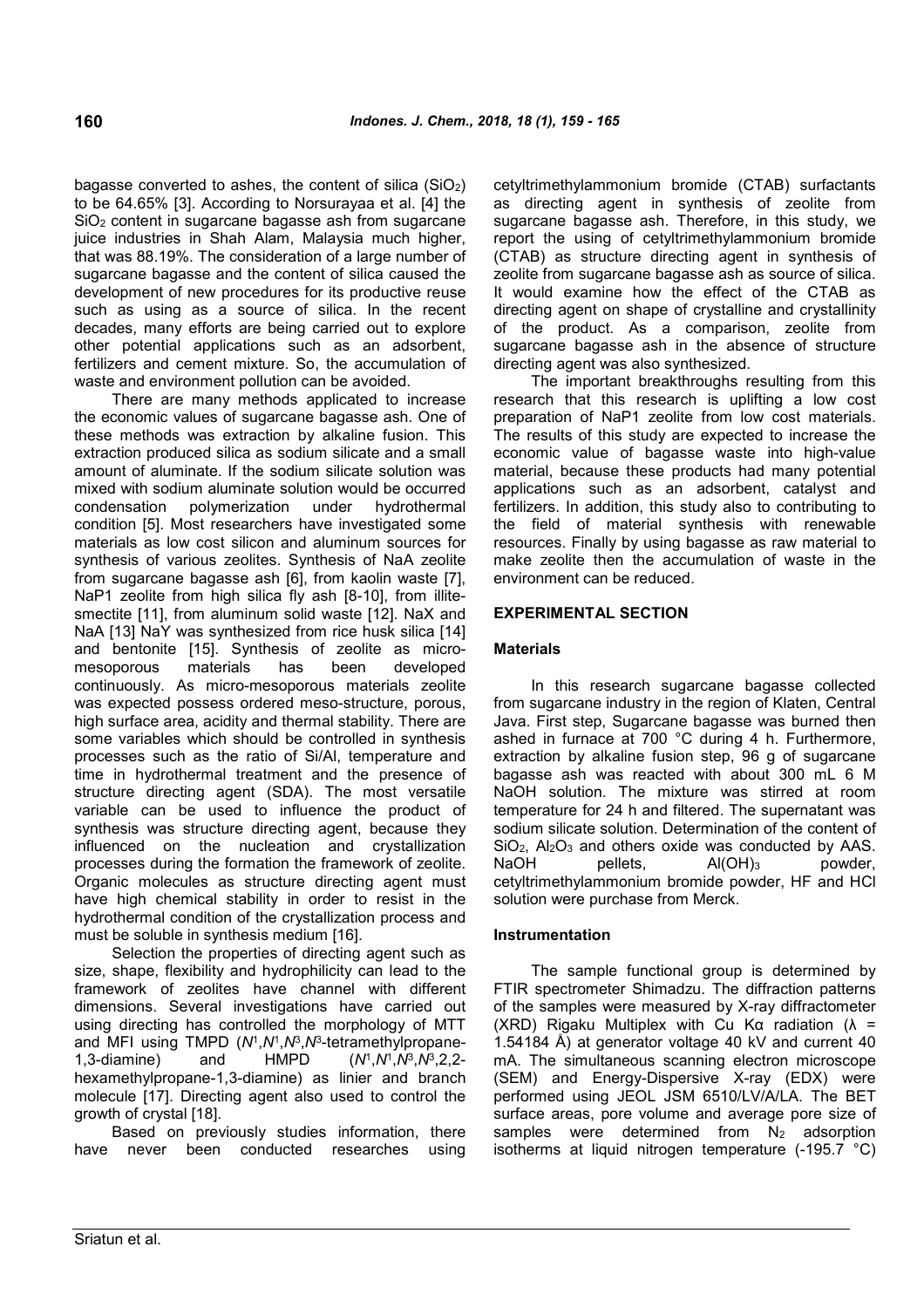using a Quantachrome NovaWin2, Quantachrome Instrument version 2.2. The thermal gravimetric analysis (TGA) analysis of samples was determined using LINSEIS STA Platinum Series, Platinum evaluation V1.0.138.

## **Procedure**

An early step was preparation of sodium aluminate solution from dilution of 20 g sodium hydroxide in 100 mL aquadest. The solution was boiled, then 8.5 g aluminium hydroxide was added into solution until homogenous solution achieved. For preparation of zeolite, a number of sodium silicate supernatant was mixed with sodium aluminate solution and cetyltrimethylammonium bromide surfactant (cationic surfactant) solution. The compositions of precursor and surfactant are provided in Table 1. The mixture was stirred at specific duration until gel formed, the process was continued by hydrothermal treatment in Teflon container at 100 °C during 7 days (168 h), then aging process at room temperature for 24 h. The final steps, the precipitates were filtered, washed, dried, and calcined at 500 °C for 5 h. The product was container at 100 °C during 7 days (168 h), then aging<br>process at room temperature for 24 h. The final steps,<br>the precipitates were filtered, washed, dried, and<br>calcined at 500 °C for 5 h. The product was<br>characterized by this research was given in Table 1.

#### **RESULT AND DISCUSSION**

In this research, content of silica and alumina in sugarcane bagasse ash is Si 70.82% and Al 1.04% respectively, this shows that the method of extraction with alkali NaOH 6 M is effective to extract Si and Al. Thus, sugarcane bagasse ash is a potential source of silica.

The success of zeolite synthesis is demonstrated by the fingerprint absorption of FTIR from the synthesized material. It was investigated synthesis of zeolite on various of composition of sodium silicate and sodium aluminate 1, 15 and 25 (v/v). The comparison between the properties of synthesized product before and after modified with surfactant as structure directing agent is needed to find out of the influence. The FTIR spectra of synthesis product were given in Fig. 1, 2, and 3.

It has been known that every type of zeolite has two kind of specific infrared vibration, they are internal and external linkage of tetrahedral (TO4). In all products, there can be observed the internal linkage, there is asymmetric stretching vibration of  $TO<sub>4</sub>$  (T = Si or Al) and appears at 950–1250 cm-1 wavenumber, whereas the symmetric stretching vibration at 650–720 and 500 cm<sup>-1</sup>. Furthermore, the wavenumber at 1050–1150 cm-1 was asymmetric stretching vibration, 750–820 cm-1 is symmetric stretching vibration in the external linkage. All

**Table 1.** The composition of precursor and surfactant

**161**

| Sample         |          | Ratio of Precursor (v/v) | <b>Surfactant CTAB</b> |  |  |
|----------------|----------|--------------------------|------------------------|--|--|
| Code           | Sodium   | Sodium                   | (M)                    |  |  |
|                | silicate | aluminate                |                        |  |  |
| A              |          |                          |                        |  |  |
| A <sub>1</sub> |          |                          | $5x10^{-4}$ (1/2 cmc)  |  |  |
| A <sub>2</sub> |          |                          | $1x10^{-3}$ (cmc)      |  |  |
| A <sub>3</sub> |          |                          | $1x10^{-2}$ (10 cmc)   |  |  |
| B              | 15       |                          |                        |  |  |
| <b>B1</b>      | 15       |                          | $5x10^{-4}$ (1/2 cmc)  |  |  |
| B <sub>2</sub> | 15       |                          | $1x10^{-3}$ (cmc)      |  |  |
| B <sub>3</sub> | 15       |                          | $1x10^{-2}$ (10 cmc)   |  |  |
| C              | 25       |                          |                        |  |  |
| C <sub>1</sub> | 25       |                          | $5x10^{-4}$ (1/2 cmc)  |  |  |
| C <sub>2</sub> | 25       |                          | $1x10^{-3}$ (cmc)      |  |  |
| C <sub>3</sub> | 25       |                          | $1x10^{-2}$ (10 cmc)   |  |  |



**Fig 1.** FTIR spectra of synthesized zeolite with ratio Si/Al (v/v) 1 (A) without CTAB surfactant (A1) with CTAB  $5x10^{-4}$  M (A2) with CTAB  $1x10^{-3}$  M (A3) with CTAB 1x10-2 M



**Fig 2.** FTIR spectra of synthesized zeolite with ratio Si/Al (v/v) 15 (B) without CTAB surfactant (B1) with CTAB  $5x10^{-4}$  M (B2) with CTAB  $1x10^{-3}$  M (B3) with CTAB 1x10-2 M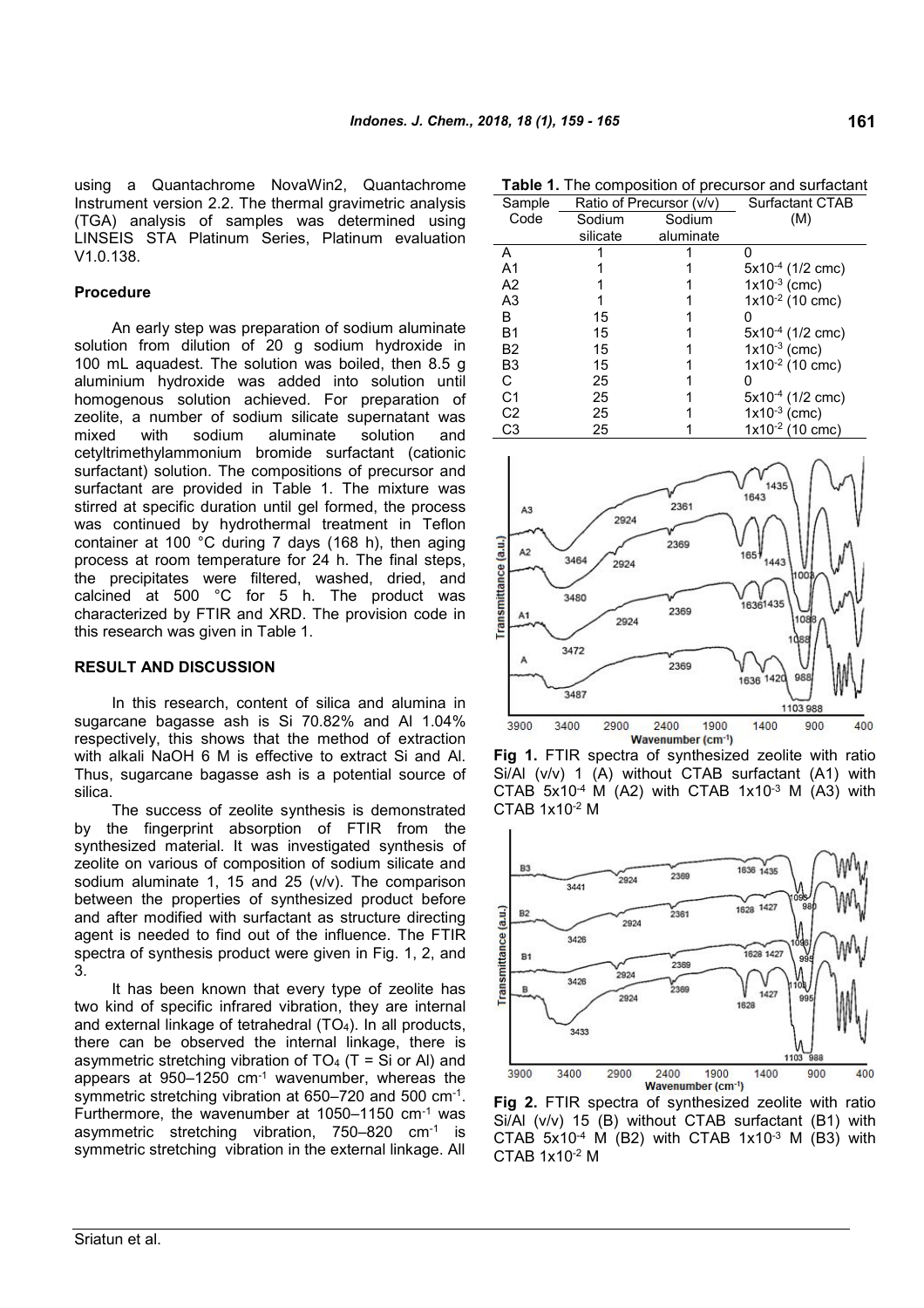

**Fig 3.** FTIR spectra of synthesized zeolite with ratio Si/Al (v/v) 25 (C) without CTAB surfactant (C1) with CTAB 5x10-4 M (C2) with CTAB 1x10-3 M (C3) with CTAB 1x10-2 M

of spectra were indicating that all the product of synthesis had Si-O-Si or Si-O-Al groups as a specific fingerprint of zeolite type. The absorption at 500–650 cm-1 is double ring [20]. Double ring is specific character of zeolite type, because it is an external linkage between polyhedral. From the FTIR data's, the zeolite was formed as synthesis product for all.

When the cetyltrimethylammonium (CTAB) as cationic surfactant is used as a directing molecule in the synthesis process of zeolite, so it would be interacted electrostatically with the silicate/ $[SiO_4]^{4-}$ and aluminate/[AlO4] 5- anions primary building units. This interaction depends on surfactant concentration. The effect of surfactant presence can be observed on spectra A1, A2, and A3 in Fig. 1, B1, B2, and B3 in Fig. 2, C1, C2, and C3 in Fig. 3. It could be clearly observed that the presence of cetyltrimethylammonium (CTAB) surfactants has significantly affected the intensity and patterns of absorption at the wavenumber 950–1250 and 3400–3500 cm-1. The lower absorption intensity of wave number at 3400–3500 cm-1 in the CTAB modified zeolite showed the low levels of silanol groups in the sample, where this corresponds to the formation of framework of zeolite. Besides that, the stronger bonding of Si-O-Si and Si-O-Al in zeolite framework characterized by increasing of intensity absorption bands at wave numbers 950–1250 cm-1 after the addition of CTAB.

In the FTIR spectra of zeolite modified by CTAB surfactant, no new absorption was observed. The spectra have similarity to the absorption region of zeolite which synthesized without surfactant. It was showed that the calcination treatment at 600°C to the modified zeolite by CTAB has removed and decomposed the CTAB as structure directing and all undesired organic compounds.



**Fig 4.** The pattern of diffractogram synthesized zeolite (A) Ratio Si/Al 1 without CTAB (A3) Ratio Si/Al 1 with CTAB 1x10-2 M (B) Ratio Si/Al 15 without CTAB (B3) Ratio Si/Al 15 with CTAB 1x10-2 M (C) Ratio Si/Al 25 without CTAB (C3) Ratio Si/Al 25 with CTAB 1x10-2 M

Thus the shape and pore size of modified zeolite was expected homogenously.

Fig. 4 shows the pattern of diffractogram XRD of synthesis product. Inorganic material has different shape and structure crystal, due to the diffractogram pattern was characteristic.

The intensity of diffractogram indicated the crystal quality of material. It could investigate the kind of synthesis product by CTAB different with synthesis product without CTAB. In addition, the composition of precursor also affected the kind of product. The synthesis product by ratio of Si/Al (v/v) 1 without CTAB was sodalite, because the XRD pattern has similarity to the sodalite standard in Treacy [21]. The sodalite is plain type of zeolite. The same product was obtained on ratio Si/Al (v/v) 1 used CTAB as structure directing. Although the product is the same but it is observed in XRD that the using of CTAB makes the peak of the diffractogram sharper and the product more pure.

If the ratio of Si/Al (v/v) increased to 15 or 25, the synthesis product was NaP1 zeolite. The presence of CTAB surfactant as structure directing was not affected on the type zeolite but on the main peak of diffractogram. The shifting of 2θ and the changing intensity of peaks at sodalite and NaP1 were known from the Fig. 4. All of the peaks on NaP1 diffractogram NaP1 as synthesis product modified by CTAB shifted to higher angle. Overall the intensity of peaks increased, thus it was concluded that the product modified by CTAB more crystalline.

Fig. 5 is SEM photograph corresponding to the synthesis product. From the XRD data, the products by ratio Si/Al (v/v) 1 is sodalite and from the SEM it appears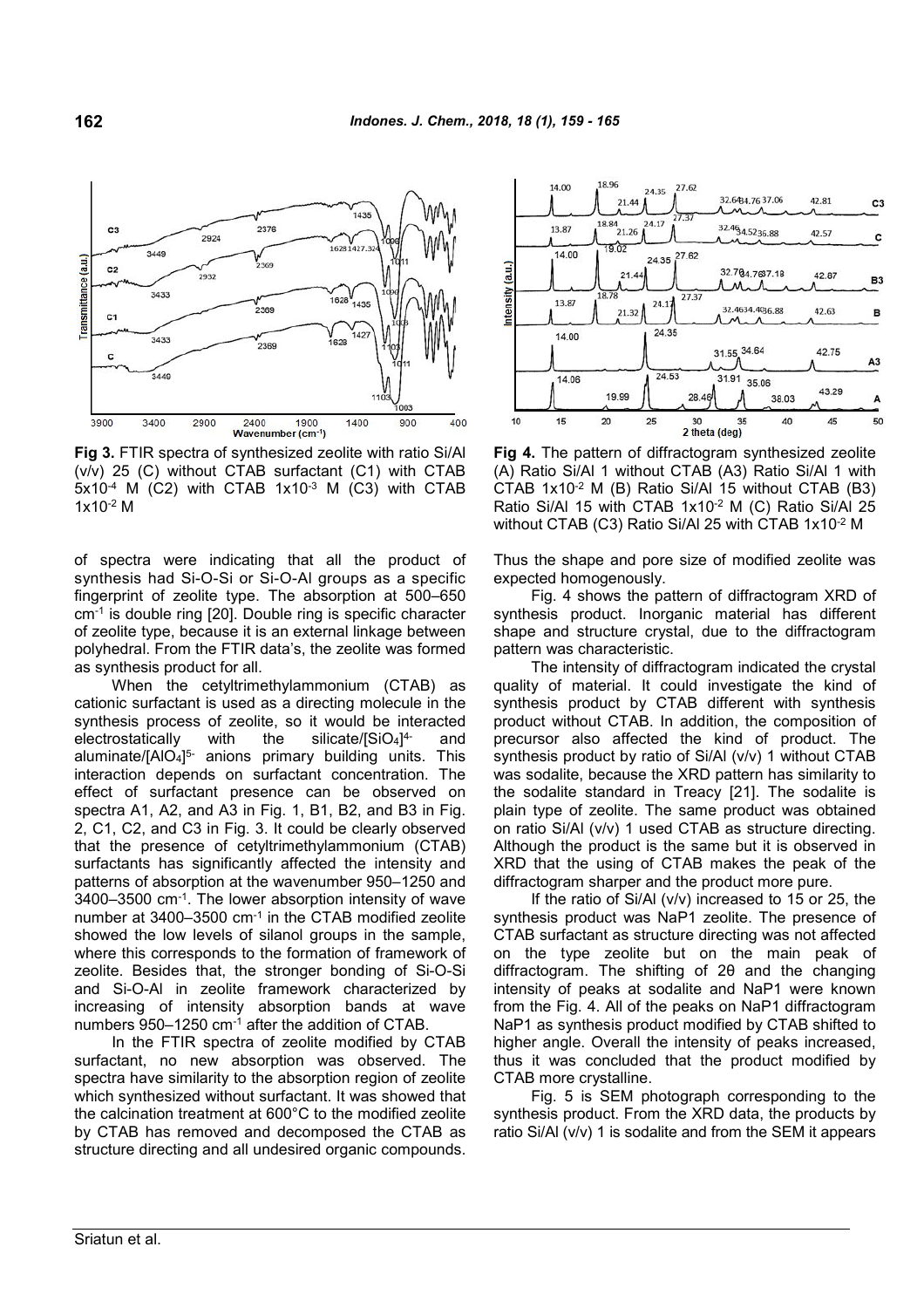

**Fig 5.** The SEM image of synthesized zeolite (A) Ratio Si/Al 1 without CTAB (A3) Ratio Si/Al 1 with CTAB 1x10-2 M (B) Ratio Si/Al 15 without CTAB (B3) Ratio Si/Al 15 with CTAB 1x10-2 M (C) Ratio Si/Al 25 without CTAB (C3) Ratio Si/Al 25 with CTAB 1x10-2 M

| <b>Table 2.</b> The chemical composition of synthesized zeolite |  |
|-----------------------------------------------------------------|--|
|-----------------------------------------------------------------|--|

| <b>Element</b> | Wt $(%)$ |                              |       |                |       |                |  |
|----------------|----------|------------------------------|-------|----------------|-------|----------------|--|
|                | Α1       | A <sub>3</sub>               | Β1    | B <sub>3</sub> | С1    | C <sub>3</sub> |  |
| Ő              | 48.03    | 45.78                        | 53.14 | 53.09          | 53.20 | 42.59          |  |
| Na             | 5.25     | 17.96                        | 12.65 | 14.05          | 13.80 | 18.49          |  |
| Mg             |          | 00.25                        |       |                |       | 0.34           |  |
| AI             | 3.72     | 18.97                        | 10.81 | 11.47          | 11.52 | 17.25          |  |
| Si             | 3.26     | 17.04                        | 11.18 | 11.69          | 11.90 | 16.6           |  |
| S              |          | $\qquad \qquad \blacksquare$ | 1.68  | 1.74           | 1.63  | 3.57           |  |
| Κ              |          | $\overline{\phantom{0}}$     | 1.67  | 0.44           | 0.55  | 1.16           |  |
| Сa             |          |                              |       | 0.16           |       |                |  |

Description: (A) Ratio Si/Al 1 without CTAB (A3) Ratio Si/Al 1 with CTAB 1x10<sup>-2</sup> M (B) Ratio Si/Al 15 without CTAB (B3) Ratio Si/Al 15 with CTAB 1x10<sup>-2</sup> M (C) Ratio Si/Al 25 without CTAB (C3) Ratio Si/Al 25 with CTAB 1x10<sup>-2</sup> M

that the materials had regular spherical crystal and homogenous. At ratio Si/Al (v/v) 15 and 25 the materials had the same type, rectangular shape with thin platy crystal, however at ratio Si/Al (v/v) 15 has smaller in size. It showed different shape to the ratio Si/Al (v/v) 1. It could be investigated that the shape and size of granular/crystal depends on the composition of precursor, it means the ratio of Si/Al. The use of surfactant CTAB as a directing agent affects the size and homogeneity of the product particles. In SEM it appears that the crystalline product of synthesis with CTAB has a more porous, regular and firm form crystal. The data's from SEM consistent with the result to the XRD, that the using of surfactant CTAB produce a more crystalline materials.

Meanwhile the chemical composition of products synthesis in Table 2. Sample A1 and A3 are sodalite as the product of synthesis. For sample B1, B3, C1, and C3 are NaP1. The entire product showed that ratio of Si/Al almost 1, these are consistent with the BET result that this product is micropore material. The use of surfactant CTAB as a pore directing agent increases the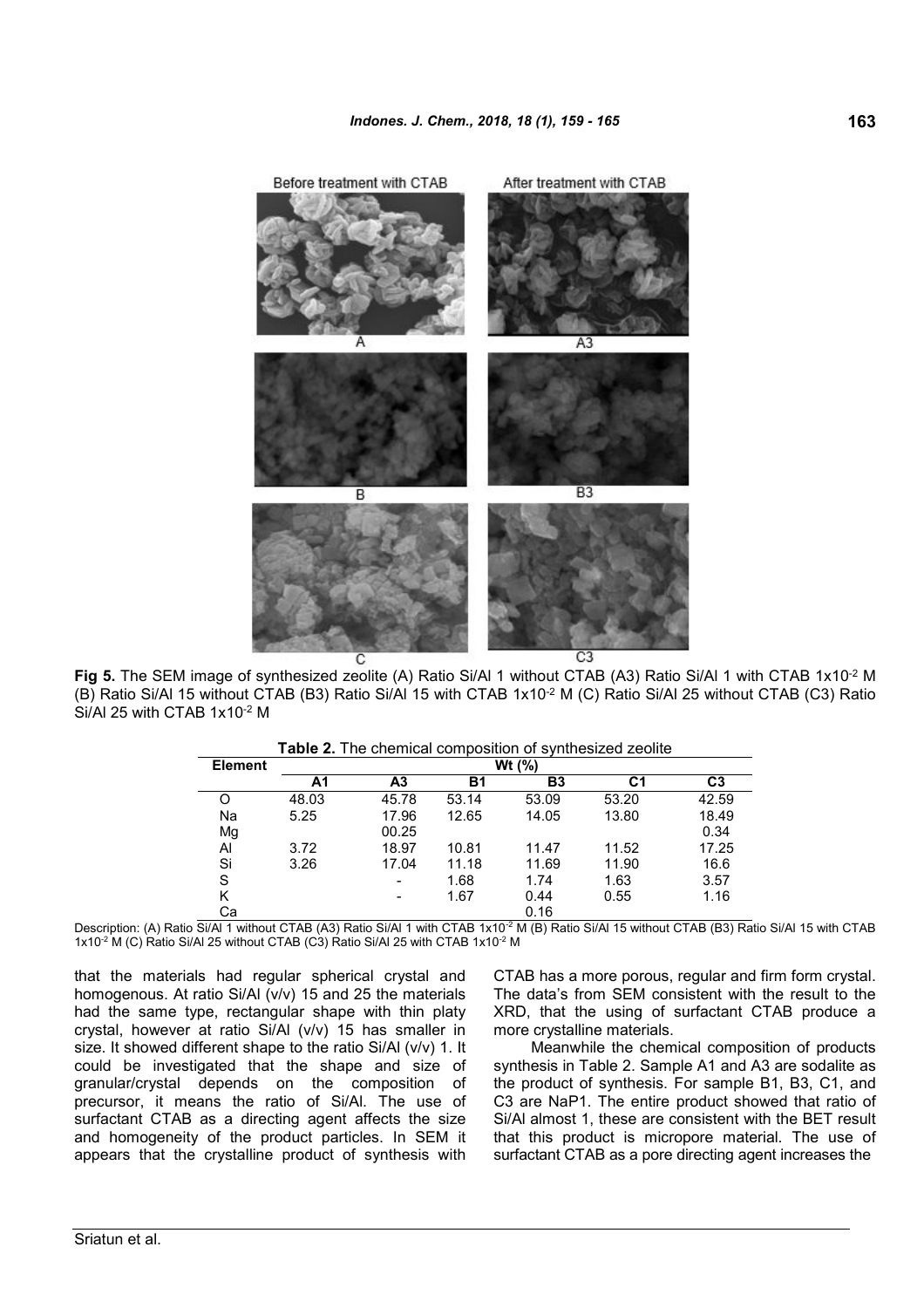

**Fig 6.** The isotherms adsorption of the synthesized product ratio Si/Al (v/v) 1



**Fig 7.** TGA of the synthesized product ratio Si/Al (v/v) 1

number of ions silicate and aluminate that interacted to form the product, so the using of surfactant is needed in this process. This is appropriate to the Wang [22] that the surfactants such as PEG (polyethylene glycol) and CTAB play an important role during the formation of nano crystal IM-5 zeolite.

BET (Brunauer–Emmett–Teller) method is used for multi molecular adsorption on solid surface, so the surface area of a material can be known with a surface area gauge that uses the BET method principle. The measurement of surface area with BET model used nitrogen as adsorbate. This measurement is based on isothermal adsorption data nitrogen at a temperature of 77.35 K. Isothermal adsorption with BET principle is a type physical isotherms. BET analysis is given in Fig. 6. The isotherm could be classified as type I of Brunauer's classification showing closed hysteresis loops. The calculated surface area of the prepared zeolite is relatively low  $22.062$  m<sup>2</sup>/g. This reveals the existence only a small number of active sorption sites. The total pore volume,  $V_p$  was found to be 8.56x10<sup>-2</sup> cm<sup>3</sup>/g and average pore radius was determined as 7.737 Å. It means the NaP1 of this research has a micropore structure.

The TGA (thermogravimetric analysis) graph for the synthesized zeolite from sugarcane bagasse ash is given in Fig. 7. From the figure, it can be seen that the sample is lost the weight at temperature 120 °C, it means the loosely bond or free water molecules from product zeolite cage. Then the reducing weight also occurred at 270- which is due to the decomposition of the CTAB surfactant resides on the product zeolite surface.

#### **CONCLUSION**

In this study zeolite were successfully obtained from sugarcane bagasse ash by hydrothermal method at 100 °C for 168 h. The type of zeolite was determined by the ratio of Si/AI in term the SiO<sub>4</sub><sup>4-</sup> and AIO<sub>4</sub>5- which formed the zeolite framework. The ratio Si/Al 1 (v/v) produced sodalite, while the ratio Si/Al 15 and 25 produced NaP1. The presence of CTAB surfactant micelles in synthesis zeolite from sugarcane bagasse ash could improve the homogeneity and crystallinity of the product zeolite. It means the product has homogeneous and orderly structure. But the introduction of CTAB micelles in the synthesis failed in terms of generating the mesopores structure because both of sodalite and NaP1 still had micropores structure.